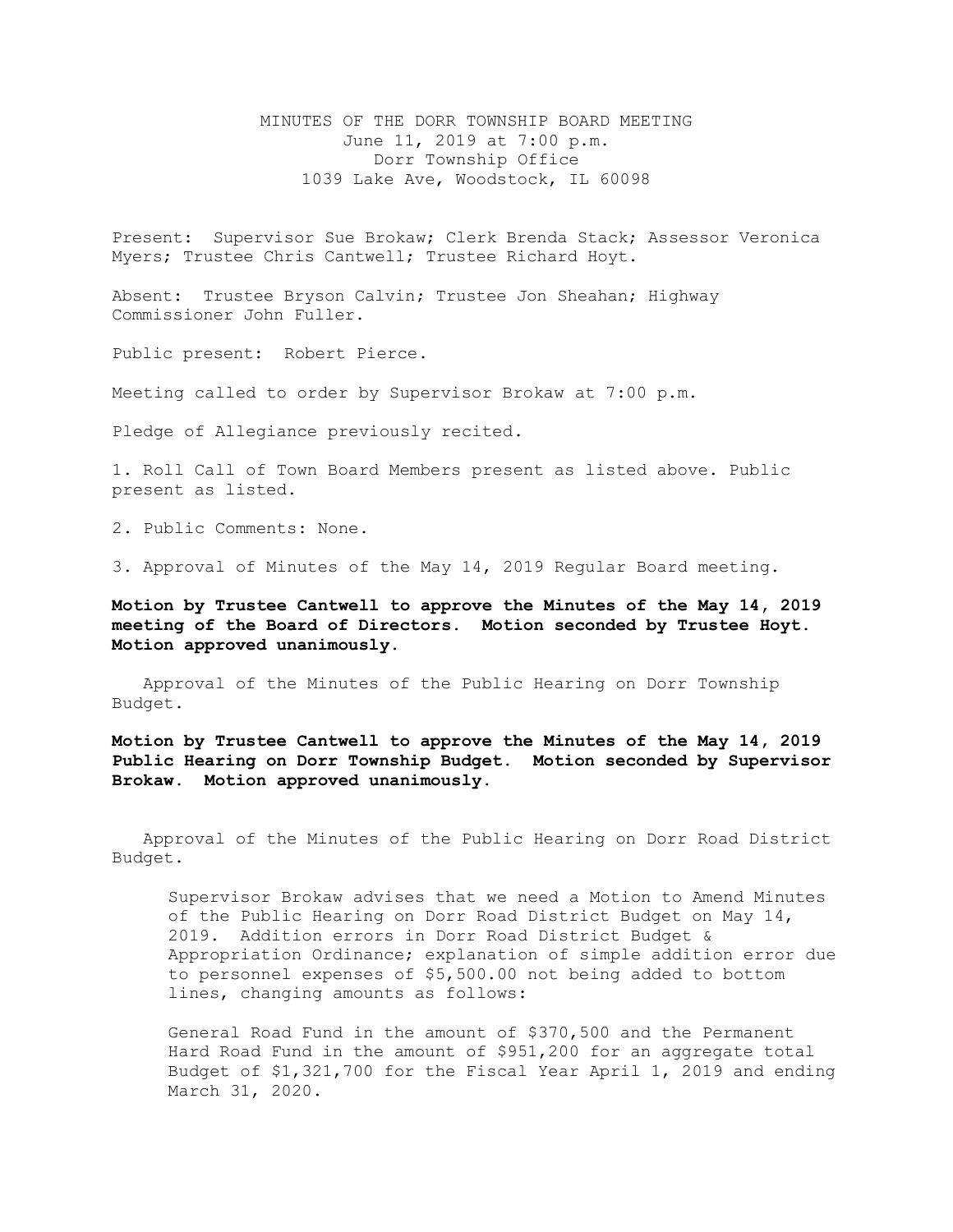**Motion by Trustee Cantwell to amend the vote of the May 14, 2019 Minutes of the Public Hearing on Dorr Road District Budget to approve and adopt the Tentative Dorr Road District Budget and Appropriation Ordinance as and for the Dorr Road District Budget and Appropriation Ordinance for the General Road Fund in the amount of \$370,500 and the Permanent Hard Road Fund in the amount of \$951,200 for an aggregate total Budget of \$1,321,700 for the Fiscal Year April 1, 2019 and ending March 31, 2020. Motion seconded by Trustee Hoyt. Board polled; Motion carries.** 

4. Approval of Claims for period May 15, 2019 to June 11, 2019:

| TF \$43,467.90  | GA | \$ 3,012.82      |
|-----------------|----|------------------|
| DRD \$11,753.80 |    | PHR \$ 21,591.44 |

**Motion by Trustee Cantwell to approve the claims for the period of May 15, 2019 to June 11, 2019. Motion seconded by Trustee Hoyt. Board polled; motion approved unanimously.**

General Assistance case report (copies provided for review).

5. Davis Road Property

Supervisor Brokaw advises that Open House will be next Tuesday, June 18, 2019 from 5:00 p.m. to 7:00 p.m. at Highway Department on Davis Road. Please attend. Special Township Meeting will be Tuesday, June 25, 2019 at 7:00 p.m. at Dorr Township Office.

6. McCap (McHenry County Adult Program) – Discussion and action for \$500.00 grant

**Motion by Trustee Cantwell to approve grant of \$500.00 to McCap. Motion seconded by Trustee Hoyt. Board polled; motion approved unanimously.**

7. MCCOG (McHenry County Council of Governments) discussion on possible membership

Supervisor Brokaw asks that this item be tabled and placed on the Agenda for the next meeting. Supervisor Brokaw inquires if anyone did any research on this entity. Trustee Hoyt advises he did look on their website. Brief discussion.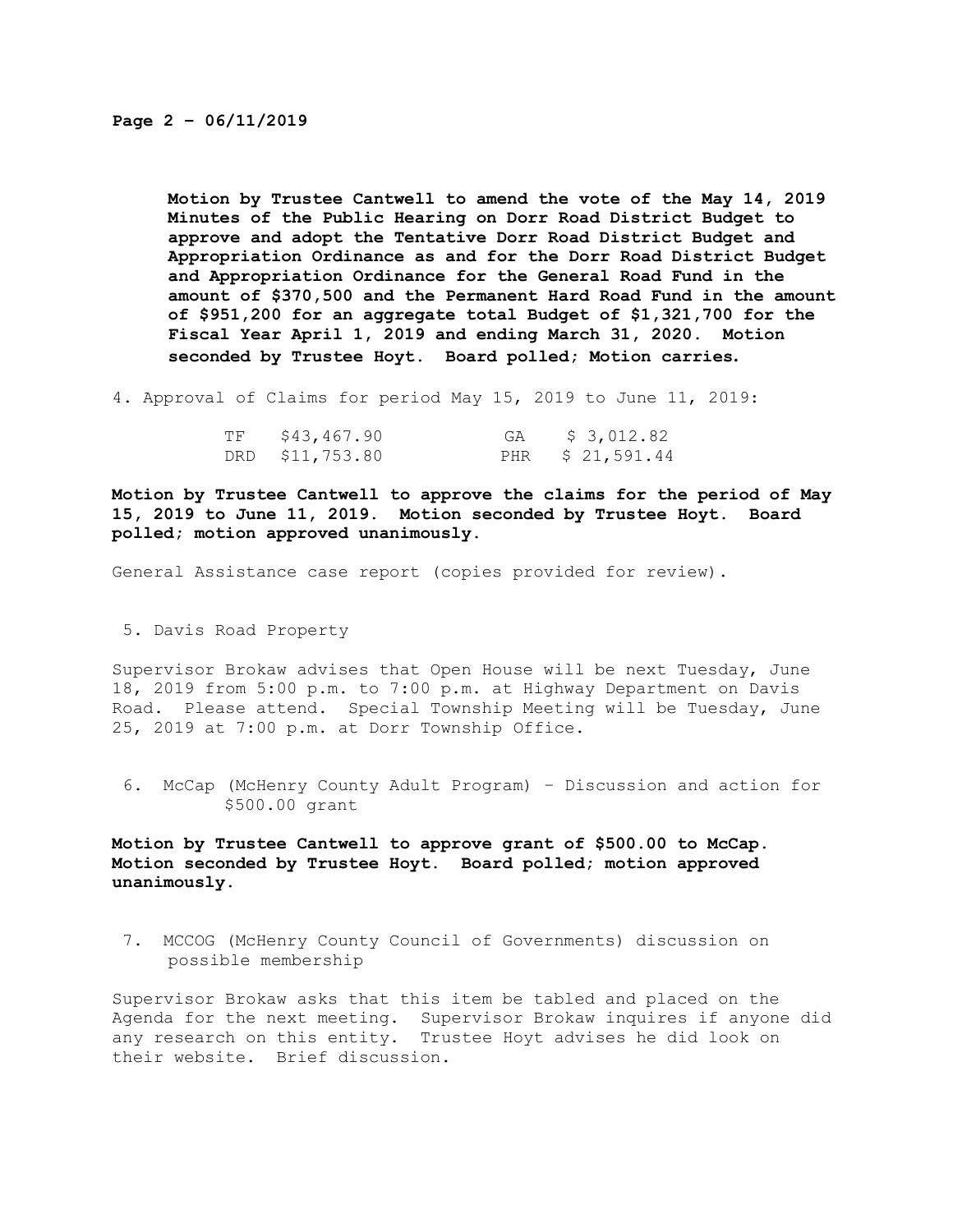Page 3 – 06/11/2019

8. Legislative Updates

HB 348 passed. TOI sent out mass email asking to send a letter to Governor Pritzker. Several present indicate they sent a letter.

9. Reports:

**Supervisor –** Supervisor Brokaw advises she hired Amy Hansen, who will work part time 4 days a week; started last Thursday. So far, so good. Parking lot – received two (2) bids – Behm Pavement Maintenance Inc. and Todd's Sealcoating. Behm quote more than \$1,000.00 lower, so they will be doing the work. Roof – Sal from Metalmaster/Roofmaster (they did the original work) will send a quote to have a water test done to pinpoint leak(s). Brief discussion.

**Assessor –** Report of Residential Sales Entered May 15, 2019 to June 11, 2019. Assessor Veronica Myers advises she has started running the final audit reports for the final assessments; a few neighborhoods will be tweaking numbers, but it is essentially finished.

**Highway Commissioner –** No report.

**Clerk –** All Statements of Economic Interest were filed.

**Trustees** – No report.

- 10. Executive Session None required.
- 11. New Business None.
- 12. Future Agenda Items:

MCCOG (McHenry County Council of Governments)

13. Motion to adjourn.

**Motion by Trustee Cantwell to adjourn; motion seconded by Trustee Hoyt. Motion approved unanimously. Meeting adjourned at 7:19 p.m.**